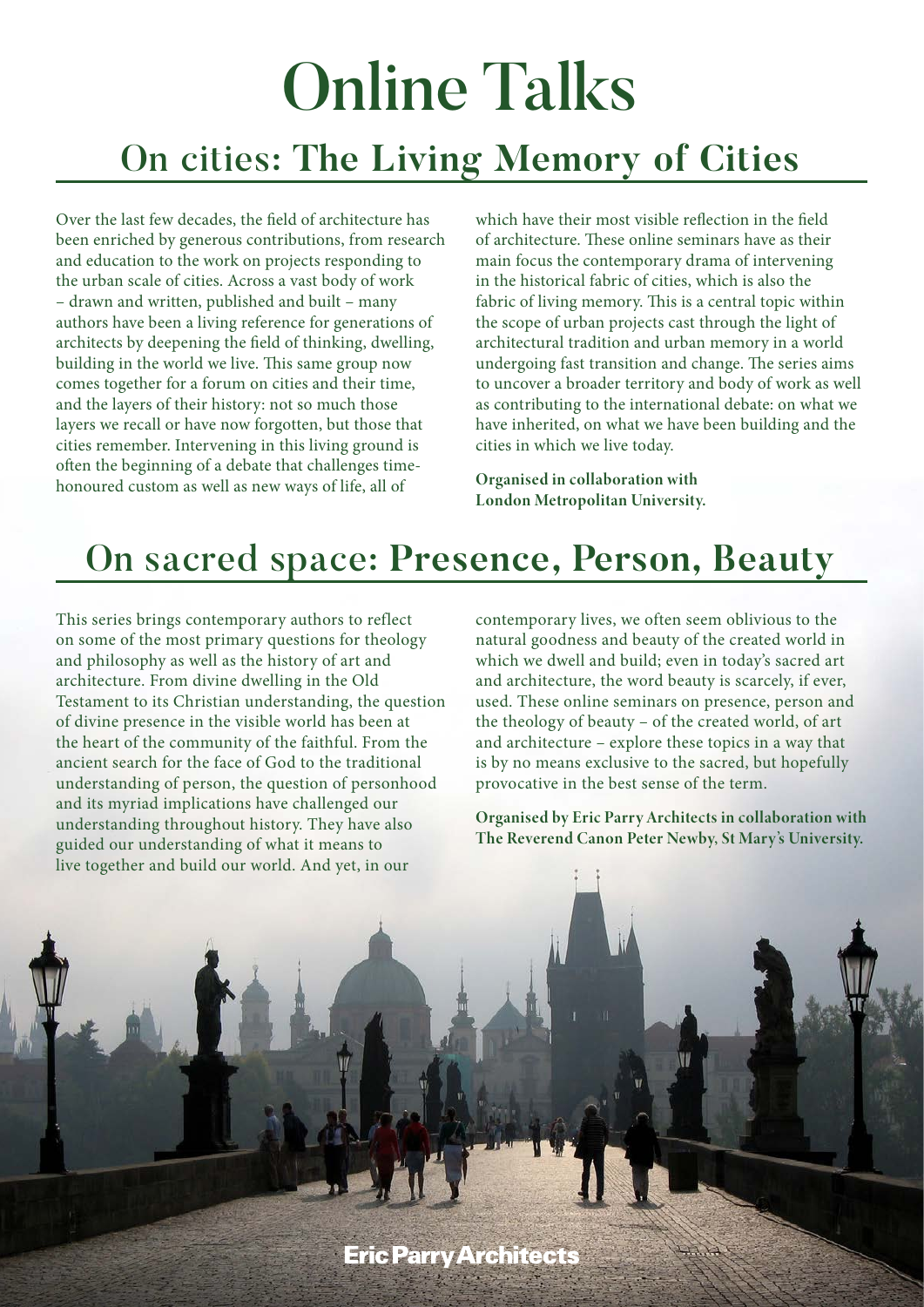#### Kenneth Frampton Columbia University

**19 October 2021** 12 noon New York / 5pm London / 6pm Berlin **The Living Memory of Cities**

#### *Megaform as Urban Landscape: Reflections on the Introspective City*

Accepting the fact that as Mies van der Rohe said as long ago as the mid 40s "we cannot build cities anymore", this lecture returns to examine the city in miniature in all its microcosmic guises from the Larkin Building in Buffalo to Robson Square in Vancouver.

Kenneth Frampton is the Emeritus Ware Professor of Architecture, Columbia University. He is the author of Modern Architecture: a Critical History (1980) the 5th edition of which came out in 2020.

### Elizabeth Theokritoff Institute of Orthodox Christian Studies, Cambridge

**26 October 2021** 12 noon New York / 5pm London / 6pm Berlin **Presence, Person, Beauty**

#### *A world of worship: creaturely activity as praise of God*

According to ancient and continuing Christian tradition, with roots reaching back into the Old Testament, praising and serving God is the fundamental activity of all created things. We might think of this as the experience of mystics, but it is also deeply embedded in liturgical texts, from the Psalms onwards. This vision of creation leads to questions about the role of human use and shaping of natural materials and our natural environment, and the insights offered by use of matter in church life, particularly the Eastern Christian tradition of making and venerating icons.

Elizabeth Theokritoff earned her doctorate in liturgical theology at Oxford under the supervision of Metropolitan Kallistos (Ware) of Diokleia and is a research associate and lecturer at the Institute for Orthodox Christian Studies in Cambridge, with a particular interest in theology and ecology. She is co-editor of *The Cambridge Companion to Orthodox Christian Theology* and author of *Ecosystem and Human Dominion* (in Greek) (Athens: Maistros, 2003) and *Living in God's Creation: Orthodox Perspectives on Ecology* (St Vladimir's Seminary Press, 2009), as well as many articles and chapters.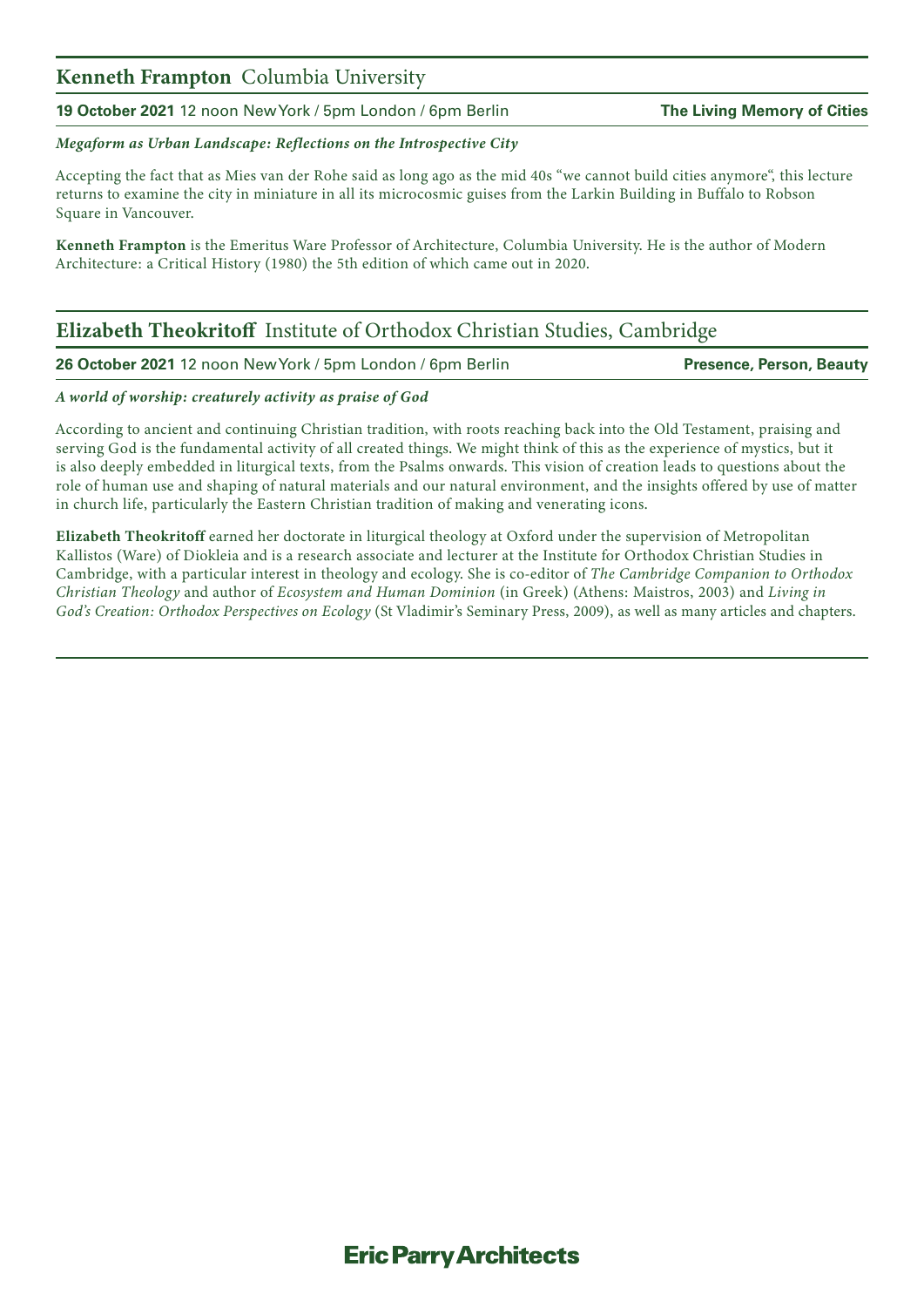#### José Mateus ARX Portugal

#### **09 November 2021** 12 noon New York / 5pm London / 6pm Berlin **The Living Memory of Cities**

#### *The Dialogue of Times*

ARX Portugal | Founded in 1991 by Nuno Mateus and José Mateus, ARX was the subject of the monographic exhibition "Realidade Real" in 1993 inaugurating the CCB Architecture Exhibitions series. It has participated in countless exhibitions since then, including the "ARX arquivo" monographic exhibition at the Centro Cultural de Belém, as part of its 20th anniversary commemorations. ARX's projects have won countless awards, mentions and nominations, including the nomination of the Ílhavo Aquarium for the Mies van der Rohe Award 2015, the International Architecture Award 2006 for the Ílhavo Municipal Library (The Chicago Athenaeum) and the AICA Award 2003 (International Association of Art Critics) for the Ílhavo Maritime Museum, also nominated for the Secil 2002 and Mies van der Rohe 2002 awards. It was also the recipient of the International Architecture Award 2007 for the Casa no Martinhal project and in 2008 for the project for the Escola Superior de Tecnologia do Barreiro, which was also finalist for the Enor and FAD awards in 2009. Also of note are the Prémio SIL 2012 for the Forum Sintra for "Best Commercial and Services Real Estate Project", the Across Award 2012 for "Most Innovative Shopping Mall in Europe", the Prémio Jornal Construir 2012 for "Best Commercial Building", the Global RLI Award 2012 for "Shopping Centre Renovation of the Year" and the nomination for the ICSC European Shopping Centre Awards 2012. The Casa no Romeirão project was also distinguished in 2009 with the Prémio Municipal de Arquitectura de Mafra. In addition to projects, articles and references in specialist periodicals and magazines, six monographs have also been published on ARX's work: *Uma Segunda Natureza* (Blau, 1993), *Realidade-Real* (CCB, 1993), *Museu Marítimo de Ílhavo* (Caleidoscópio, 2004), *Conservatório de Música de Cascais* (C. M. Cascais, 2008), ARX Portugal – *Nuno Mateus e José Mateus* (ArchiNews, 2008), *20 Anos/20 casa*s (Uzina Books, 2011) and Brick is Red (Edição de Autor, 2012). In 2007, the Portuguese Post Office issued a stamp featuring the Ílhavo Maritime Museum, part of the "Contemporary Portuguese Architecture" collection.

José Mateus was born in Castelo Branco in 1963. He graduated in architecture from the Faculty of Architecture, Universidade Técnica de Lisboa (1986) and is co-founder of ARX Portugal Arquitectos (1991). He has lectured at IST, ESAD and ISCTE in Lisbon and at ESARQUIC in Barcelona and is Executive President and Associate of the Lisbon Architecture Triennial. He is a member of the Bolsa de Peritos do Conselho Consultivo para a Arte em Espaço Público for Lisbon, was Vice-President of the Conselho Diretivo Regional Sul da Ordem dos Arquitetos (2005–07) and President of the Assembleia Regional Sul (2008–10). ARX Portugal has received countless awards, mentions and nominations for its projects, notably the Chicago Athenaeum International Architecture Award 2006 for the Ílhavo Municipal Library, the International Association of Art Critics (AICA)/Ministry of Culture Architecture Award 2002 for the Ílhavo Maritime Museum and the 1st Award of the Associação Portuguesa de Museologia 1999 for the Exhibition Project in the Pavilhão do Conhecimento dos Mares, Expo' 98, Lisbon.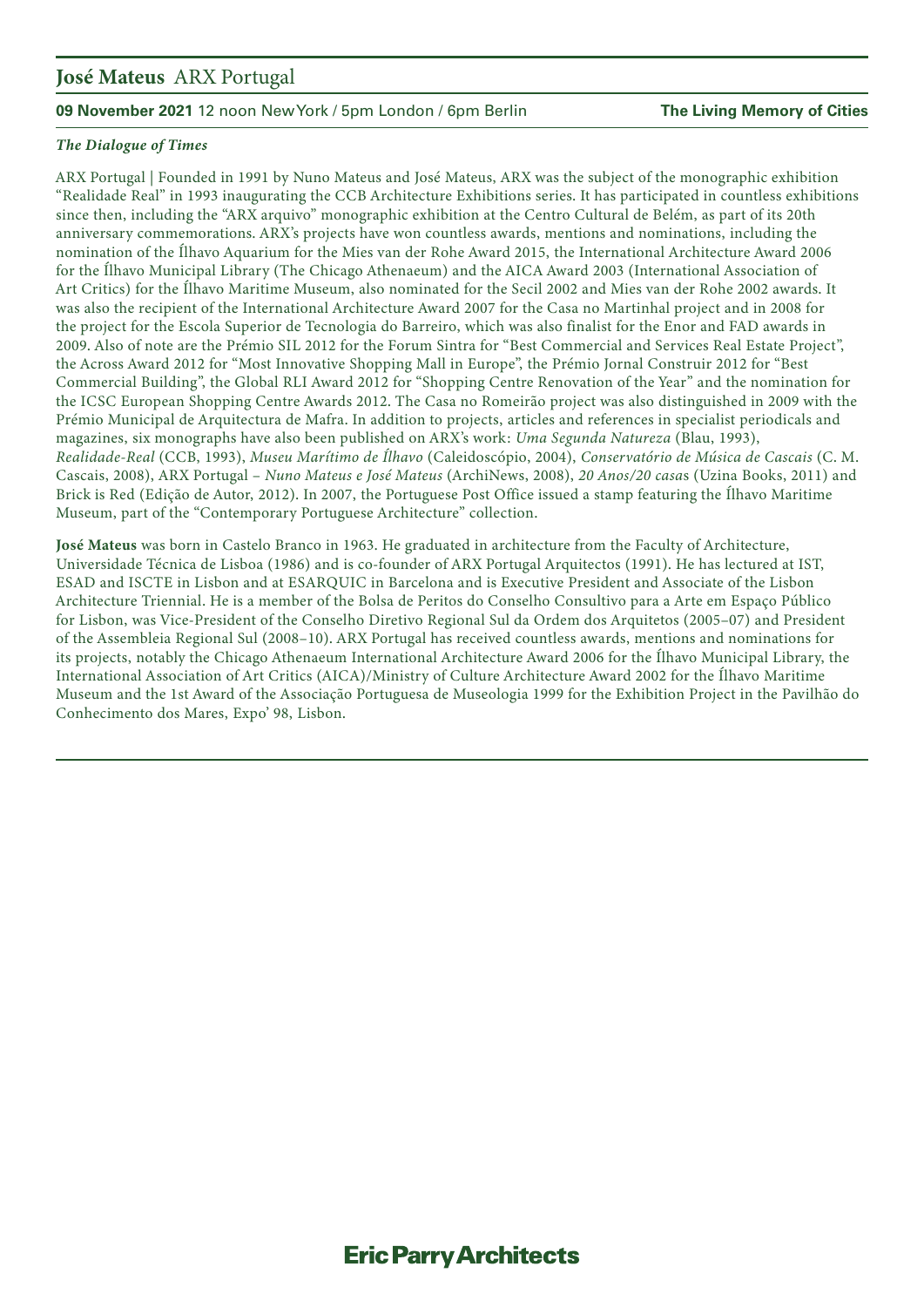### José Manuel Fernandes Faculty of Architecture, University of Lisbon

**17 November 2021** 12 noon New York / 5pm London / 6pm Berlin **The Living Memory of Cities**

#### *Nova Oeiras Neighbourhood Unit, a modern urban settlement of 1950-60s Portugal*

The Bairro Residencial de Nova Oeiras (Nova Oeiras Neighbourhood Unit / BRNO) stands in the surroundings of Lisbon, capital city of Portugal, as one of the most qualified and active built communities in the country. Given the confirmed quality and heritage dimension of the neighbourhood unit, the Oeiras Municipality initiated a restoration program for its buildings and public spaces (since 2002 to 2017-18); matured, approved and published an official regulation plan (2012, reviewed in 2017); and organized a proposal for the application of BRNO for UNESCO Word Heritage List (since 2014), to be analyzed by the Portuguese UNESCO commission group. The edition of the bilingual The Nova Oeiras Book / O Livro de Nova Oeiras (2015, CMO ed., 203pp.), organizing all available data, synthetized this project and process.

José Manuel Fernandes was born in 1953. He graduated in architecture from the Escola de Belas Artes de Lisboa, where he has lectured since 1978, and has been a lecturer, PhD graduate (1993) and professor (2010) in the history of architecture and urbanism at the Faculty of Architecture, University of Lisbon. He has also been a member of the Editorial Council of the magazine Monumentos since 1994. He has been an invited lecturer at the Department of Architecture, Universidade Autónoma de Lisboa since 2003 and was department director from 1998 to 2000. He was director of the Instituto de Arte Contemporânea at the Portuguese Ministry of Culture in 2001–2003 and researches, writes and publishes frequently on the history of architecture and urbanism (scientific articles since 1978 and research and general readership books since 1989). He coordinated the field of Subsaharan Africa for the study Património de Origem Portuguesa no Mundo – Arquitetura e Urbanismo, directed by José Mattoso, for the Fundação Calouste Gulbenkian (2007–2010), published in book form in 2010–2012 (in Portuguese and English), and available online (www.HPIP.org, 2012). From 1993 to 1997, he was the first chairman of DOCOMOMO Ibérico, as representative of the Associação dos Arquitetos Portugueses, a speaker and bidder at the DOCOMOMO Ibérico Conferences in 1997, 1999, 2001, 2003, 2005, 2010, 2013 and 2016. His latest book is Carlos Ramos, Arquiteturas do Século XX em Portugal (with Ana Janeiro, ed. Imprensa Nacional / Casa da Moeda and Imprensa da Universidade de Coimbra, Lisbon, 2014 – Prémio Joaquim de Carvalho da Universidade de Coimbra in 2015) and he has coauthored/ coordinated Macau, Cidade, Território e Arquitecturas (with M. L. Janeiro, ed. I. I. Macau, Lisbon, 2015); O Livro de Nova Oeiras / The Nova Oeiras Book. Bases para uma Candidatura a Património da Humanidade UNESCO. Documentation for the application for UNESCO World Heritage (with M. L. Janeiro, ed. Câmara Municipal de Oeiras, Lisbon, 2015).

### José de Paiva Eric Parry Architects

#### **23 November 2021** 12 noon New York / 5pm London / 6pm Berlin **Presence, Person, Beauty**

#### *Images and Likeness*

The search for God that has long guided our human journey is today no longer at the heart of our modern world. The historic change that we today generally and often hastily describe as modernity is far from becoming a matter of the past. It has affected our everyday language profoundly from the way we understand and see our world to the way we speak and communicate, and finally our approach to the tangible nature of reality. But it has also affected us on a different level, one that, more deeply than any change we can describe in purely historical terms, has been unfolding almost silently. The nature of that change can perhaps begin to be articulated more primarily through some of its most crucial manifestations, to be found almost paradoxically perhaps in the modern understanding of the difference that separates the human spirit from the more visible layers of discourse, our words from the being of things themselves, our sight from what things are, and more broadly all across the question of the truth of representation.

José de Paiva holds a PhD from the University of Cambridge. Before returning to architectural practice at Eric Parry Architects in London, he was a member of the Society of Jesus (Jesuits) and a Visiting Professor of Architecture at the University of Pennsylvania School of Design. He has organised international conferences and seminars, most recently, on The Living Memory of Cities, first with the Calouste Gulbenkian Foundation in Lisbon and at present in collaboration with London Metropolitan University. He is the author of Fragments towards a *Theology of Architecture* (2015) and editor of *The Living Tradition of Architecture* (2017). He is also the convener of the advanced studies' group on Presence, Person, Beauty.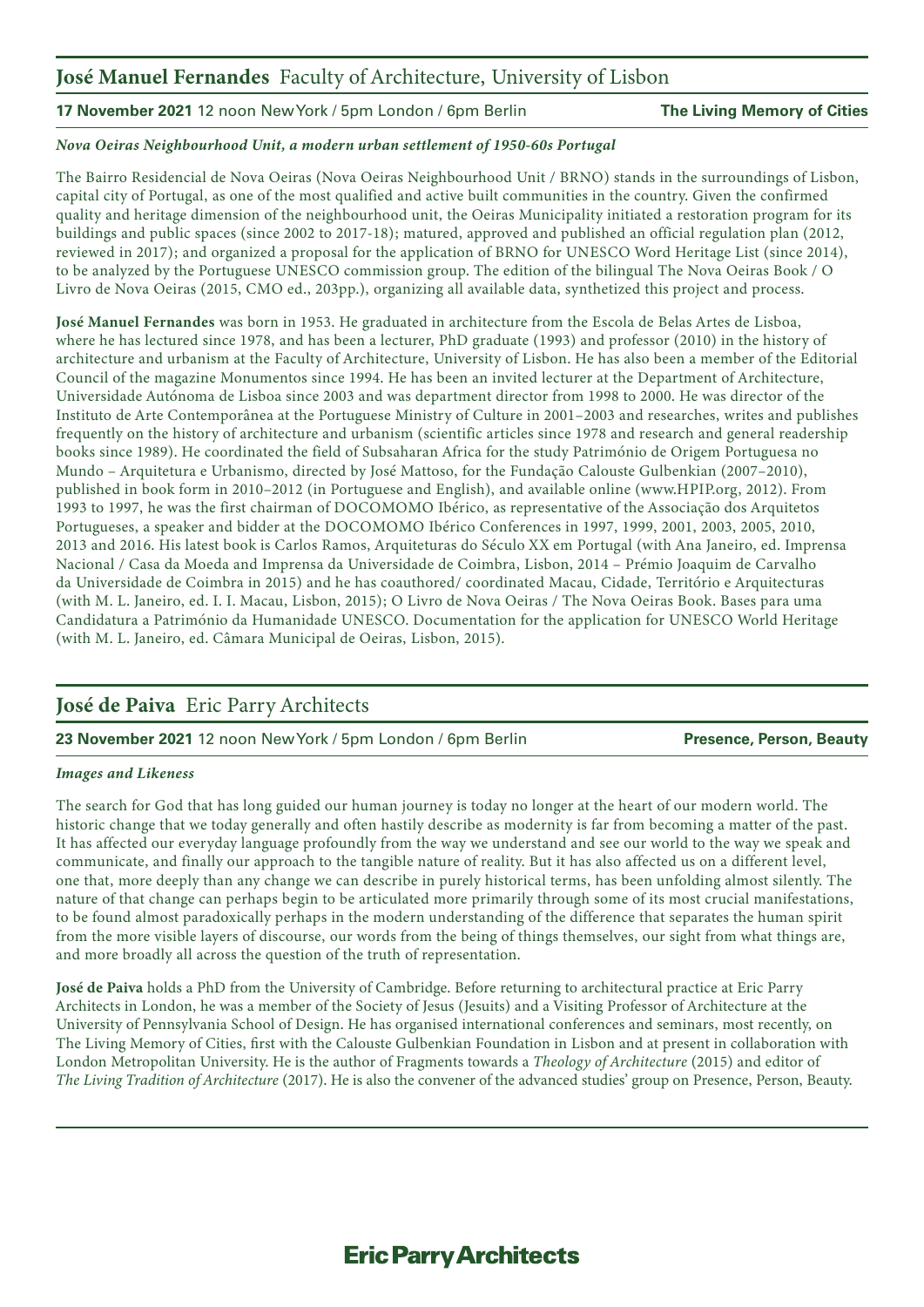### Rut Blees Luxemburg Royal College of Art

#### **08 December 2021** 12 noon New York / 5pm London / 6pm Berlin **The Living Memory of Cities**

#### *The Lesson of the Vine: a public artwork in Leiwen*

Rut Blees Luxemburg will introduce her public artwork 'The Lesson of the Vine' for the new community hall in Leiwen an der Mosel. Leiwen, a village on the German side of the Moselle is highly esteemed for its Riesling vines and has a long tradition of wine making. The lesson of the vine is a celebration of this knowledge and aims to bring to the fore the pedagogical potential of nature by proposing the concept of Erziehung or 'cultivation' of the vine as a reciprocal relationship. The vines teach the local and growing new community important life-skills that foreground care, discipline and continuity. The artwork exists on the external façade as a concrete manifestation, but also as an edition of texts, poems and observations on the lesson of the vine by philosophers, architects and winegrowers. Rut Blees Luxemburg will explore how a local artwork can resonate in a wider context through interdisciplinary collaboration.

Rut Blees Luxemburg is a reader in Urban Aesthetics at the Royal College of Art. Her work as an artist and photographer concerns the representation of the city and the phenomenon of the urban, combining several formats, ranging from largescale photographic works, through public art installations and operatic mise-en-scène. Blees Luxemburg has been the subject of a monograph, Commonsensual, which details projects including the opera, *Liebeslied/My Suicides,* devised with the philosopher Alexander Garcia Düttmann, and documents public art installations such as Caliban Towers, with muf architects, and Piccadilly's Peccadilloes in Heathrow Airport. She is also responsible for the iconic cover for The Streets' *Original Pirate Material*. Her first monograph, London – A Modern Project, appeared in 1997 and included an essay by Michael Bracewell; it was followed by *Liebeslied/My Suicides,* with text by Alexander Garcia Düttmann in 2000. In 2004, the photobook, *ffolly*, with texts by Cerith Wyn Evans, Patrick Lynch, Douglas Park, was published by ffotoworks. The most comprehensive monograph on her work, *Commonsensual,* was published by Black Dog Publishing in 2009 and includes a critical essay by Regis Durand. In 2012, the Museum Simeonstift in Trier, Germany held a survey show of her work, *Lustgarten.* Rut Blees Luxemburg has exhibited widely throughout the UK, including the solo exhibition Phantom, a photographic exploration of Modernity's imprint on the architecture of Dakar, Senegal, at Tate Liverpool in 2003. In 2007, she was commissioned to create a public art installation for the London Underground at Terminal 4, Heathrow Airport and produced a work titled *Piccadilly's Peccadilloes.* Rut Blees Luxemburg frequently contributes to a range of discursive platforms. In 2012 she was a guest on *The Forum: Night – Friend or Foe*, a programme produced by BBC World Service, while in 2013 she participated in the event *Photography and the Ethnographic Archive,* at the Weltkulturen Museum, Frankfurt.

### Simon Goldhill University of Cambridge

**14 December 2021** 12 noon New York / 5pm London / 6pm Berlin **Presence, Person, Beauty**

#### *Ritual, Epiphany and Disruption*

This paper will discuss the relationship between ritual and epiphany as models of habitus and disruption. How much is the perception of beauty in architecture dependent on permanence, continuity, order, how much on surprise, revelation, strangeness? It will build on the literary background to art history (ancient Greek, Christian, Ruskin, Pater) to consider the tension between waiting and the moment as frameworks of presence.

Simon Goldhill is Professor in Greek Literature and Culture at the Faculty of Classics, University of Cambridge, and Fellow of King's College, Cambridge. He is the author of *Preposterous Poetics* (2020), *The Buried Life of Things* (2014), *Jerusalem: City of Longing* (2009), *The Temple of Jerusalem* (2008) and the editor of *Being Urban* (2020) among many other books and articles. In Cambridge, he directed the ERC-funded projec*t The Bible and Antiquity in 19th-Century Culture* and currently is director of the Mellon funded project *Religious Diversity and the Secular University.*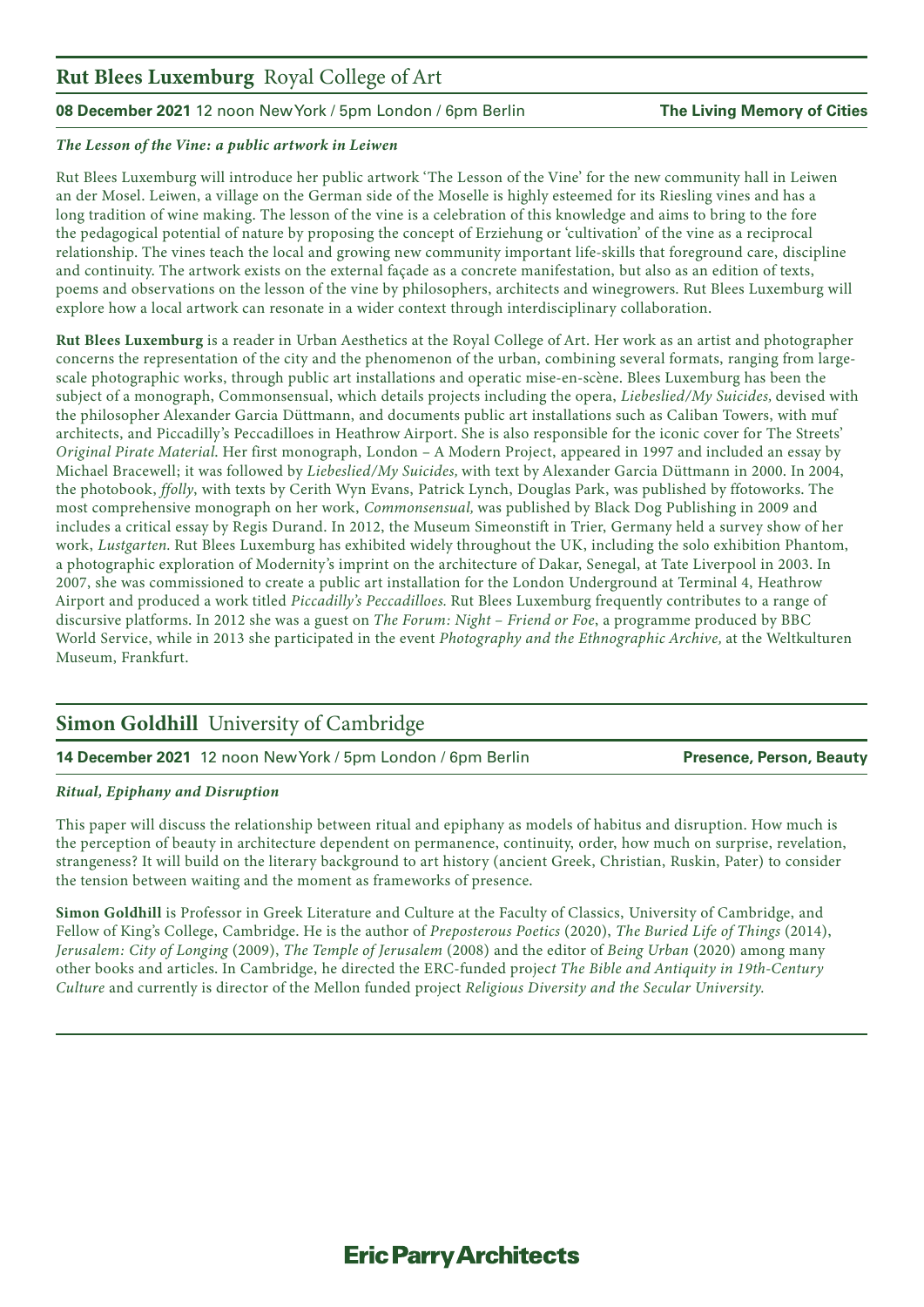#### Christian Frost London Metropolitan University

#### **19 January 2022** 12 noon New York / 5pm London / 6pm Berlin **The Living Memory of Cities**

#### *Festival and the Architecture of Transition*

This lecture discusses opportunities that follow the use of tools designed to understand the locative aspects of festive experience within the civic realm in relation to the way that architecture is often described and evaluated. Starting from a literary description of a festival the various elements of experience that, alongside the architecture of different ages, combine to make a mature festive setting will be discussed. Such an evocation of civic life in the context this lecture series entitled 'The Living Memory of Cities' grants the opportunity to open a discourse about the nature of the festive experience itself and how such experiences are described and analysed within the architectural humanities today, and from there move towards a proposition for a future understanding that links the experiences of such events to the way we understand and describe architecture itself.

Professor Christian Frost qualified as an architect in 1990 following the completion of his studies at the University of Cambridge. He worked in practice, at home and abroad for over ten years before becoming a full time academic in 2001 when he began to research the history of the foundation of Salisbury which has resulted in the publication of his book *Time, Space and Order: The Making of Medieval Salisbury* (Peter Lang, 2009). In 2013 he became Professor of Architecture at the Birmingham School of Architecture developing the school's research culture and continuing to publish on subjects related to festival and architecture. Since 2019 he has been Head of Architecture at London Met.

#### Michael Lang Cong. Orat.

**25 January 2022** 12 noon New York / 5pm London / 6pm Berlin **Presence, Person, Beauty**

#### *Transcending beauty: a search for criteria of sacred architecture*

In the context of post-modernity, one can reason about beauty only to a very limited extent, because it has been reduced to a subjective judgment. When it comes to church architecture, recourse to beauty alone will not carry us far. Hence, I intend to address the theological and liturgical foundations for a renewed conception of the sacred that can be translated into the design of churches. Particular attention will be given to questions raised by contemporary church building. My talk will conclude with a proposal of theological criteria for sacred architecture.

Fr Uwe Michael Lang is a priest of the Oratory of St Philip Neri in London and teaches at St Mary's University, Twickenham and Allen Hall Seminary. His publications in patristic and liturgical studies include *Turning Towards the Lord: Orientation in Liturgical Prayer* (2004) and *Signs of the Holy One: Liturgy, Ritual and Expression of the Sacred* (2015). His book *The Roman Mass: From Early Christian Origins to Tridentine Reform* is due to be published in the spring 2022. He is the editor of Antiphon: *A Journal for Liturgical Renewal.*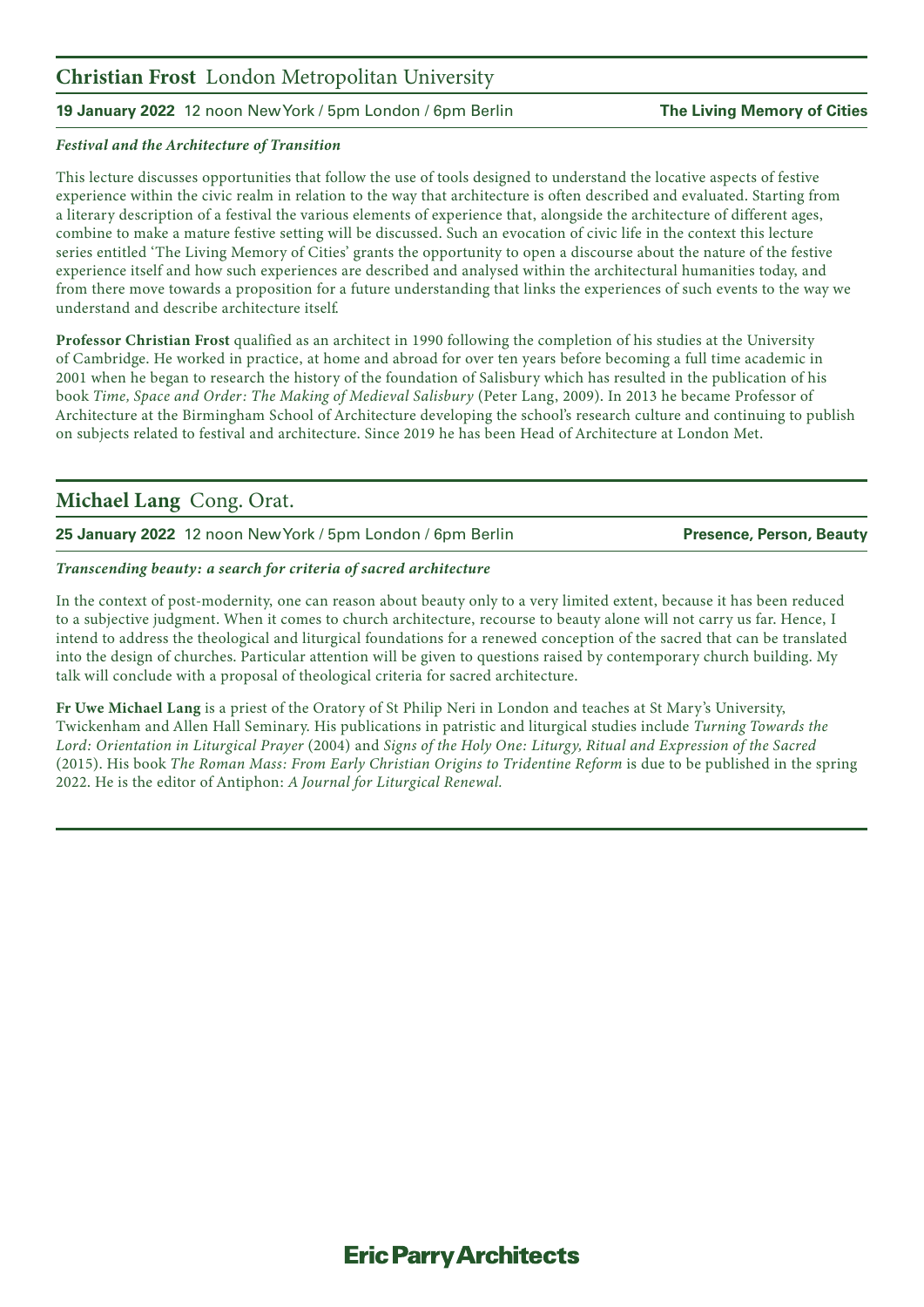#### Nicholas Temple London Metropolitan University

#### **08 February 2022** 12 noon New York / 5pm London / 6pm Berlin **The Living Memory of Cities**

#### *Renovatio Urbis, Succession and the 'Architecture of Hurry'*

In this paper I will explore the issue of temporality in *renovatio urbis;* how buildings and their urban contexts register continuity of time in the civic, religious, political and commercial lives of cities. The tradition of cities throughout history to commemorate their own 'renewal', through civic rituals, religious feasts and ceremonies, has been virtually erased in most contemporary cities where temporality is seemingly an endless continuum of development and technologically driven 'progress', denuded of reflective (commemorative) occasions. One of the symptoms of this one-way trajectory of time in urban life is the loss of purpose and erosion of the participatory dimensions of civic space. Beginning with Renaissance Rome, I trace the material manifestations of continuity and succession in city-making, from where I then consider the issue of the 'unfinished' in the contemporary city, as a cultural and architectural expression of a restored *renovatio urbis.*

Nicholas Temple is an architect, Senior Professor of Architectural History at the School of Art, Architecture and Design, and Director of the Centre for Urban and Built Ecologies (CUBE), London Metropolitan University. A graduate of the University of Cambridge, he previously served as Professor of Architecture and Director of the Centre for Urban Design, Architecture and Sustainability (CUDAS) at the University of Huddersfield, head of the School of Architecture at the University of Lincoln and was an Assistant Professor of Architecture at the University of Pennsylvania. Temple was a Rome Scholar in Architecture at the British School at Rome, a Paul Mellon Rome Fellow and Bogliasco Fellow and has collaborated on research projects on the history and theory of architecture and urbanism in Europe and China. His most recent research is a British Academy funded project with Professor Cecilia Panti on Lorenzo Ghiberti's Third Commentary. He was shortlisted for the International CICA Bruno Zevi Book Award in 2014 for his book *Renovatio Urbis: Architecture, Urbanism and Ceremony in the Rome of Julius II* (Routledge, 2011), and is chief editor of the Routledge Research in Architectural History Series and co-editor of the *Journal of Architecture.* 

#### Philip Sheldrake Westcott House, Cambridge

**15 February 2022** 12 noon New York / 5pm London / 6pm Berlin **Presence, Person, Beauty**

#### *The Beauty of Place*

The design of particular buildings and of the wider built environment helps to shape our sense of "place". Place identity is an aspect of human experience that impacts strongly on how we relate to our surrounding world. If "building well" involves "beauty" as well as functionality, I suggest that in this context "beauty" implies more than being visually attractive. Across the centuries, both philosophy and theology connect the idea of "beauty" to moral and spiritual values such as "wholeness", "harmony" and "the good" – including expressing divine goodness. In this context, my talk will explore what makes for a "good building", what it means to "build well" and how buildings can shape the "beauty of place". I will illustrate this with some historical examples.

Philip Sheldrake is Senior Research Associate of the Von Hugel Institute, St Edmund's College, University of Cambridge, and also Professor at Oblate School of Theology, San Antonio, TX. Trained in history, philosophy and theology, Philip has previously been a professor at the University of Wales and later at Durham University. He has worked with architects in the UK and the USA, including co-organising a residential workshop on "spiritual placemaking" sponsored by The Prince's Foundation and acting as an award judge for the RIBA.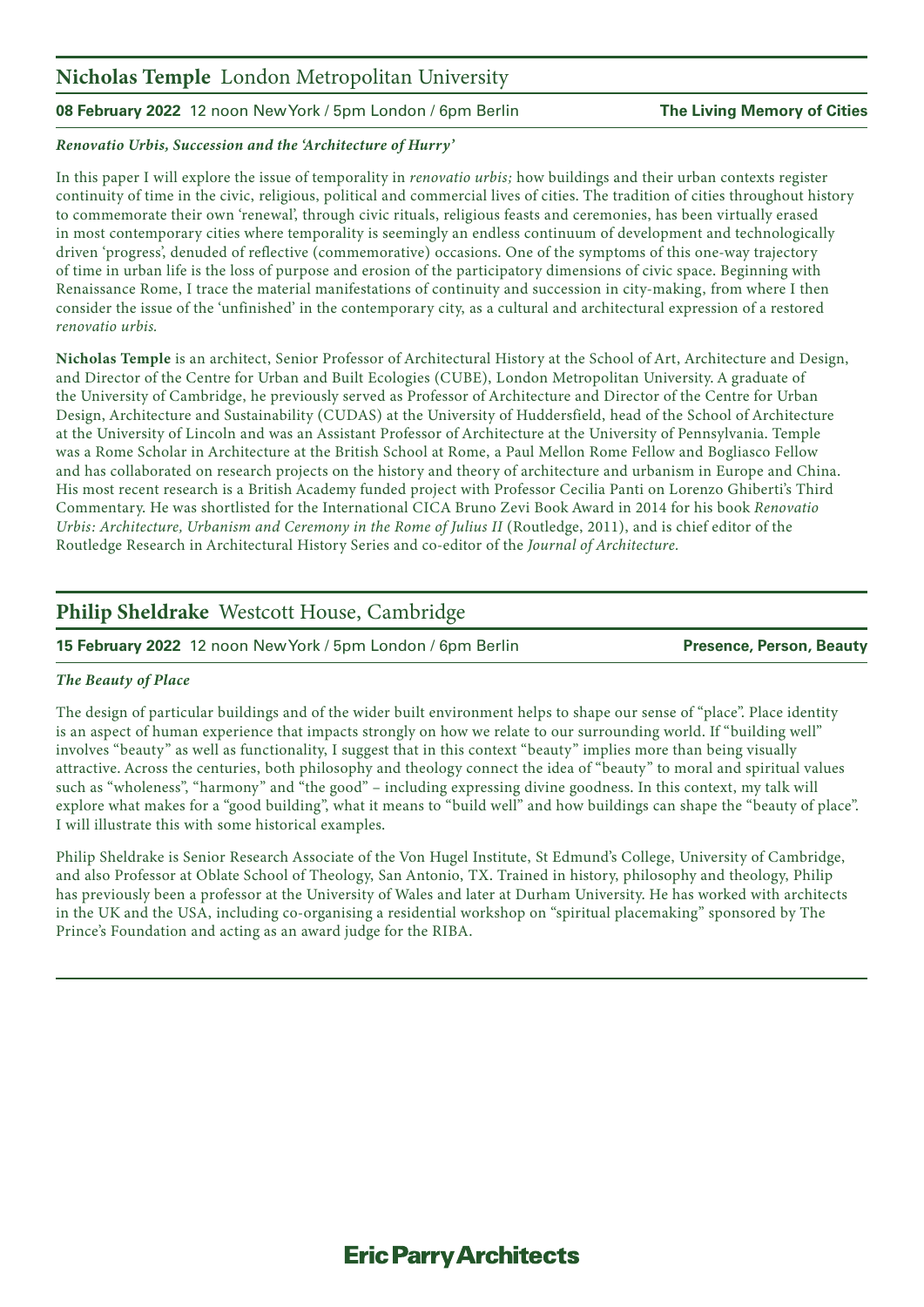### Peter Carl London Metropolitan University

#### **01 March 2022** 12 noon New York / 5pm London / 6pm Berlin **Presence, Person, Beauty**

#### *Ugly Truth, Ideal Beauty?*

Diatoma instructs Socrates on beauty: "that wondrous vision which is the very soul of the beauty... It is an everlasting loveliness which neither comes nor goes, which neither flowers nor fades, for such beauty is the same on every hand, the same then as now, here as there, this way as that way, the same to every worshipper as it is to every other" (Symposium 211a). Presuming the Highest Good is meant here, potential participation in the World Soul is developed in the Republic around solar light and sight, according to proportional mediation (449a – 541b). Against this luminous transcendence are temporality ("the moving image of eternity") and the two opposites of light – shadow (moral or intellectual confusion) and matter (ontological structure) – in which human life prevails. Although this paradigmatic structure of embodiment is found in both Islamic and Christian architecture, in the latter there is another nuance, which resides in the tension between the Kingdom of Heaven and the Poor Man of Nazareth. Light iconography celebrating the Kingdom of Heaven is oriented around splendour, in which the priests and princes play a prominent role (e.g., Haghia Sophia, St. Peter's), whereas light associated with the Poor Man of Nazareth emphasises redemptive Grace (e.g. Caravaggio). Since the Romantic reaction to Enlightenment Idealism, the Caravaggesque interpretation has prevailed, taking various 'bottomup' forms ranging from Marx's proletariat, Joyce's "dear dirty Dublin" and Fanon's *Wretched of the Earth to the Art Brut* of Dubuffet and the béton brut of Le Corbusier. The migration of the psyche, soul, from participation in a universal transcendence to individual psychology marks an abandonment of transcendence altogether, supported by the emphasis upon language from the generation of Benjamin, Wittgenstein and Heidegger (Gadamer strives to restore the luminous transcendence of the Good in the face of Heideger's emphasis upon Earth) to post-Structuralism and amplified by metaphors of ecological systems and computational 'thought'. In this milieu of infinite processes, beauty is in the eye of the beholder, yet another relativism; and any form of universal, let alone transcendent, is the last thing wanted by the post-colonial politics of identity. Under these conditions, architecture becomes a matter of Taste, which at least hints at a collective understanding; but perhaps there is more to understand here.

After a Master of Architecture – MArch at Princeton University, Peter Carl did two years of research at the American Academy Rome, then taught design and the history and philosophy of architecture at the University of Kentucky (two years), the University of Cambridge (30 years), London Metropolitan University (seven years), and two years as a guest professor at the Graduate School of Design (GSD), Harvard. He has written on topics such as ornament, nature and culture, the phenomenology of architecture and the city, typology, the concept of the sacred in architecture, Le Corbusier. In his retirement, he is trying to understand architecture as practical wisdom.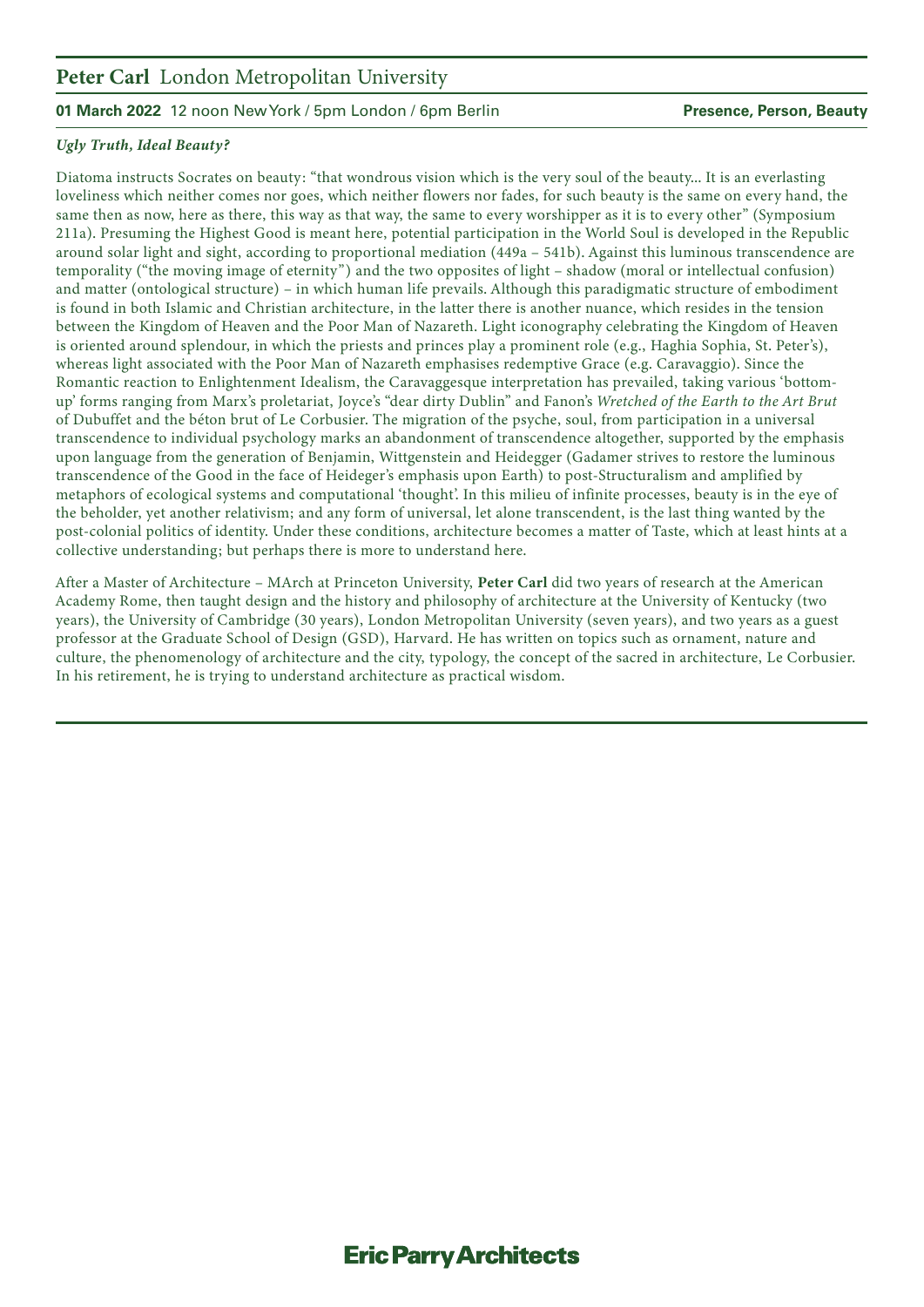### Dagmar Motycka Weston University of Edinburgh

**15 March 2022** 1pm New York / 5pm London / 6pm Berlin **The Living Memory of Cities**

#### *Roman theatre's scænæ frons as a thematic edifice*

Ancient theatre was understood to have a cosmic significance, and may be seen as an archetype of architecture. The paper focuses on the symbolic content of Roman theatre's scene building façade, the *scænæ* frons, which may be considered one of the key origins of the western sacred architectural façade. Developed from the city gate and the Hellenistic skene, and informed by the façades of Roman imperial palaces, the elaborate structure of the scænæ frons provided a scenographic framework and an additional layer of symbolic meaning to drama. An architecture of both religious and a political significance, the *scænæ* frons, with its hierarchical structure of portals, columnar screens and aediculae, represented the celestial city of the gods, into which exceptional men may ascend. By being placed in the façade, the earthly ruler was deified. During the imperial period, the architecture of the *scænæ* frons came increasingly to represent Rome's ambitions of world domination. In a culture highly attuned to commemoration and the art of memory, it seems likely that some façades were in part understood as an elaborate mnemonic device. The paper further considers the affinity between the *scænæ* frons and the scenographic and commemorative architecture of the triumphal arch. It then looks at how the thematic structure of the Roman façade was absorbed into Early Christian and medieval iconography, where it lent a narrative, microcosmic content to church fronts, and an appropriate grandeur to Christ, represented in terms of a triumphant Roman emperor.

In her research and her teaching of architectural design, history and theory, Dagmar Motycka Weston has explored the role of architectural traditions in the configuration of the contemporary public realm. In particular she has been interested in the ancient reciprocity in the European city between various kinds of theatre (stemming from religious ritual and embodying the society's ethos) and the configuration of urban settings, which were often conceived as the thematic background for theatrical, ceremonial and political events. She has studied ancient Greek, medieval and Renaissance theatre, and their often highly symbolic, microcosmic architectural embodiment within the the city. Her research is motivated in part by the decline in modern culture of urban ceremony, and the need to reverse the resulting impoverishment of the public realm. Modern architecture for the most part rejected the façade as the primary communicative face of a building situated within the fabric of the city, in favour of a largely abstract expression of the tectonic. This trend has been continued recently by an increased emphasis on buildings as novel sculptural objects, isolated from any meaningful urban context. The narrative and ethical function of building façades is today generally much reduced. Yet the need for them to perform their traditional scenographic role of lending cohesion and legibility to the city, and as the thematic support for public life is greater than ever. The façade's form and meaning still often receives scant attention in architectural education, a shortcoming which Dagmar has tried in her studio projects to correct.